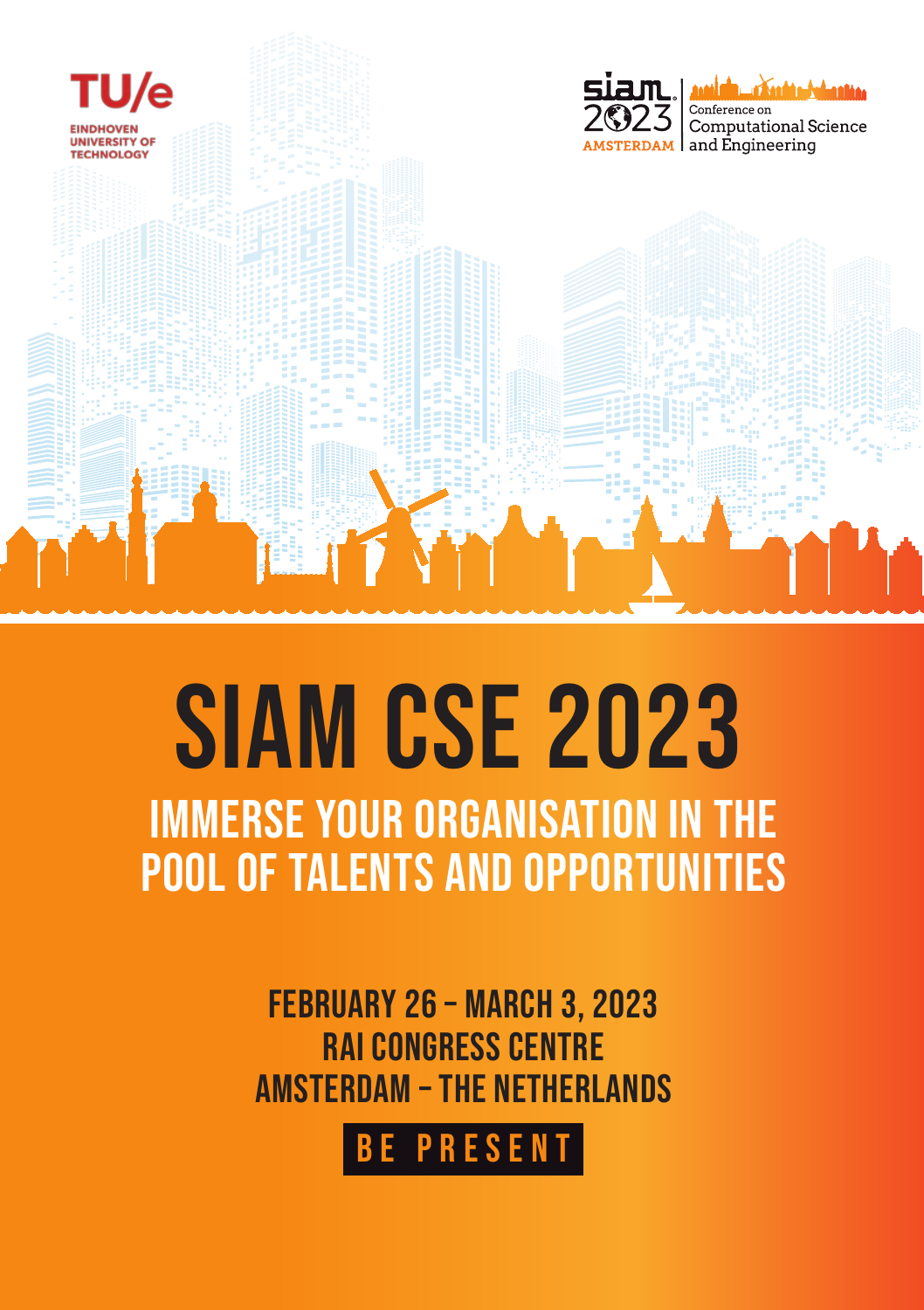Computational Science andEngineering (CSE) complementtheory and experiment as acritical component of scientificdiscovery. CSE is indispensable forleading edge investigation andengineering design in a vastnumber of industrial sectors,including for example, aerospace,automotive, biological, chemical, and semiconductor technologiesthat all rely increasingly onadvanced modeling and simulation.COMBINED WITH MACHINE LEARNINGCONCEPTS IN DATA RICHENVIRONMENTS ALLOWS TO ADDRESSPROBLEMS TODAY WHICH HAVE BEEN UNIMAGINABLE A DECADE AGO.



CSE also contributes to policy and decisions relating to human health, resources, transportation, and defense. Finally, in many new areas such as medicine, the life sciences, management, marketing (e.g., data and stream mining), and finance, techniques and algorithms from CSE are of growing importance. CSE is naturally interdisciplinary. Its goals concern understanding and analyzing complex systems, predicting their behavior, and optimizing processes and designs. CSE thus grows out of physical applications, while depending on computer architecture and software, and having at its core powerful mathematical algorithms. At the frontiers of CSE remain many open problems and challenges, including the verification, validation, and uncertainty quantification of computational models; the analysis and assimilation of large and complex data sets, including techniques for visualization and animation; and the design of flexible CSE software.

## The SIAM CSE conference

The SIAM CSE conferences seek to enable indepth technical discussions on a wide variety of major computational efforts on large-scale problems in science and engineering, foster the interdisciplinary culture required to meet these large-scale challenges, and promote the training of the next generation of computational scientists, vital for our complex society. Participation in the SIAM CSE conferences has been growing steadily and is now at the level of over 2,000 participants. Most of the participants are regular attendees of the SIAM CSE series, who used to work heavily during the conference in groups on concrete collaborations, discussions, and joint programming. This created a wonderful constructive atmosphere for the conference.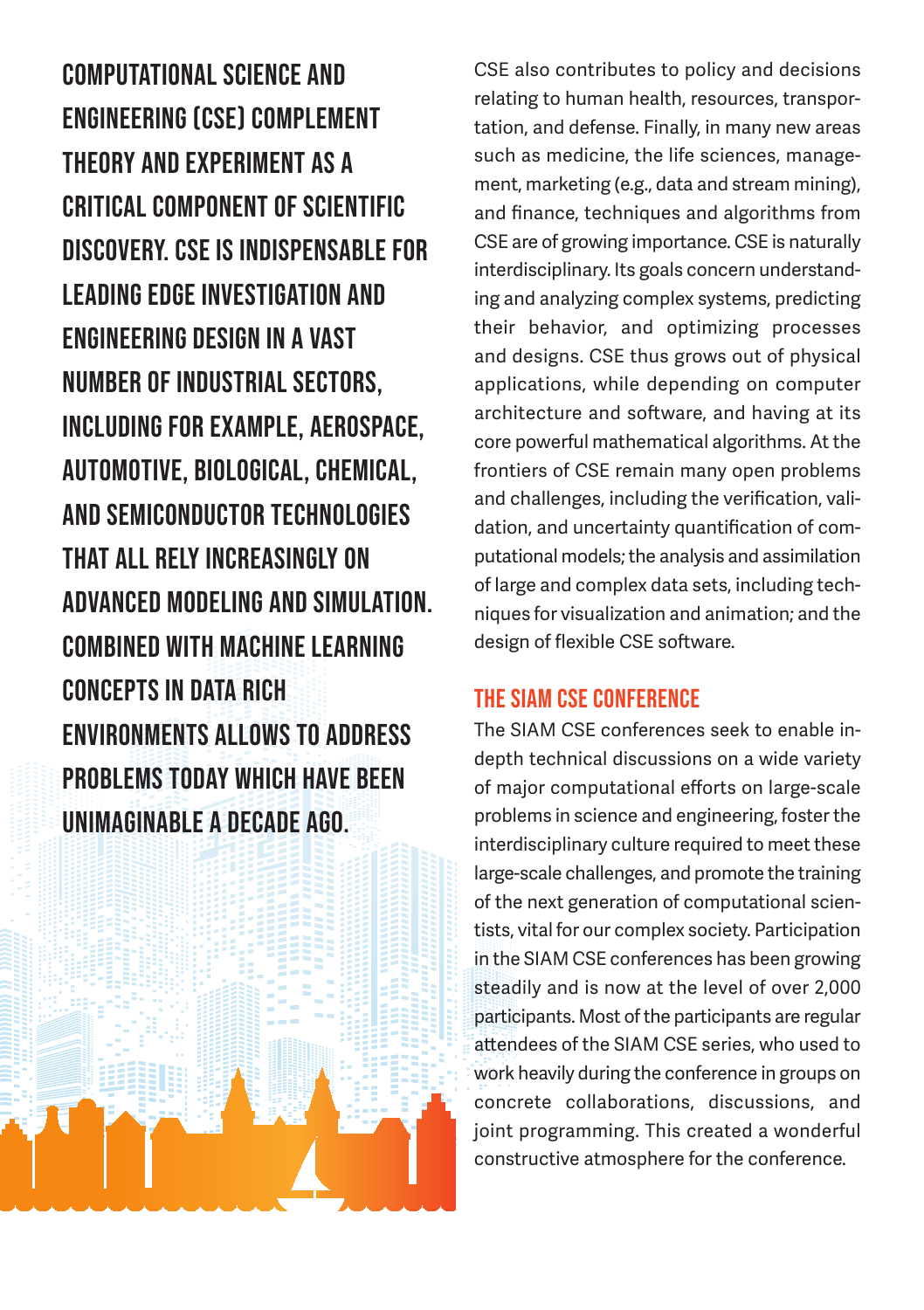The biennial SIAM Conference on Computational Science and Engineering is organized by the SIAM Activity Group on Computational Science and Engineering (CS&E) which fosters collaboration and interaction among applied mathematicians, computer scientists, domain scientists and engineers in those areas of research related to the theory, development, and use of computational technologies for the solution of important problems in science and engineering. The activity group promotes computational science and engineering as an academic discipline and promotes simulation as a mode of scientific discovery on the same level as theory and experiment. The Activity Group is part of SIAM, the Society for Industrial and Applied Mathematics, the largest organization for industrial and applied mathematics in the world, with over 14,500 members worldwide. It publishes many journals and has an annual revenue of around 15 M\$.

SIAM CSE 2023 is the first of the CSE conferences being held outside the USA. This is fully justified, as about 1/3 of CSE attendees are from other parts of the world, with Europe playing an important role. A prime location, the RAI Congress Centre in Amsterdam, has been selected to allow participants to easily switch between sessions and optimize their attendance. The conference will feature many mini symposia on a large variety of topics, poster sessions and special panel sessions.

#### stress the 'I' in SIAM

One of the aims of SIAM CSE 2023 is to stress the 'I' in SIAM, in other words: to place much emphasis on mathematics for industry. In this respect, Europe is at the forefront, with many large companies that make abundant use of mathematical methods and have strong, often strategic, relations with universities. In The Netherlands, the Brainport area around Eindhoven was labeled the "smartest region in world" by The Intelligent Community Forum (ICF) in 2011. Forbes named Eindhoven the most inventive city with 22.6 patents for every 10,000 residents (second place was San Diego with 8.9). But also in other parts of the world, mathematics for industry is becoming increasingly important, for example in creating digital twins for industrial processes and products, and underpinning the tremendous success of Artificial Intelligence and Machine Learning.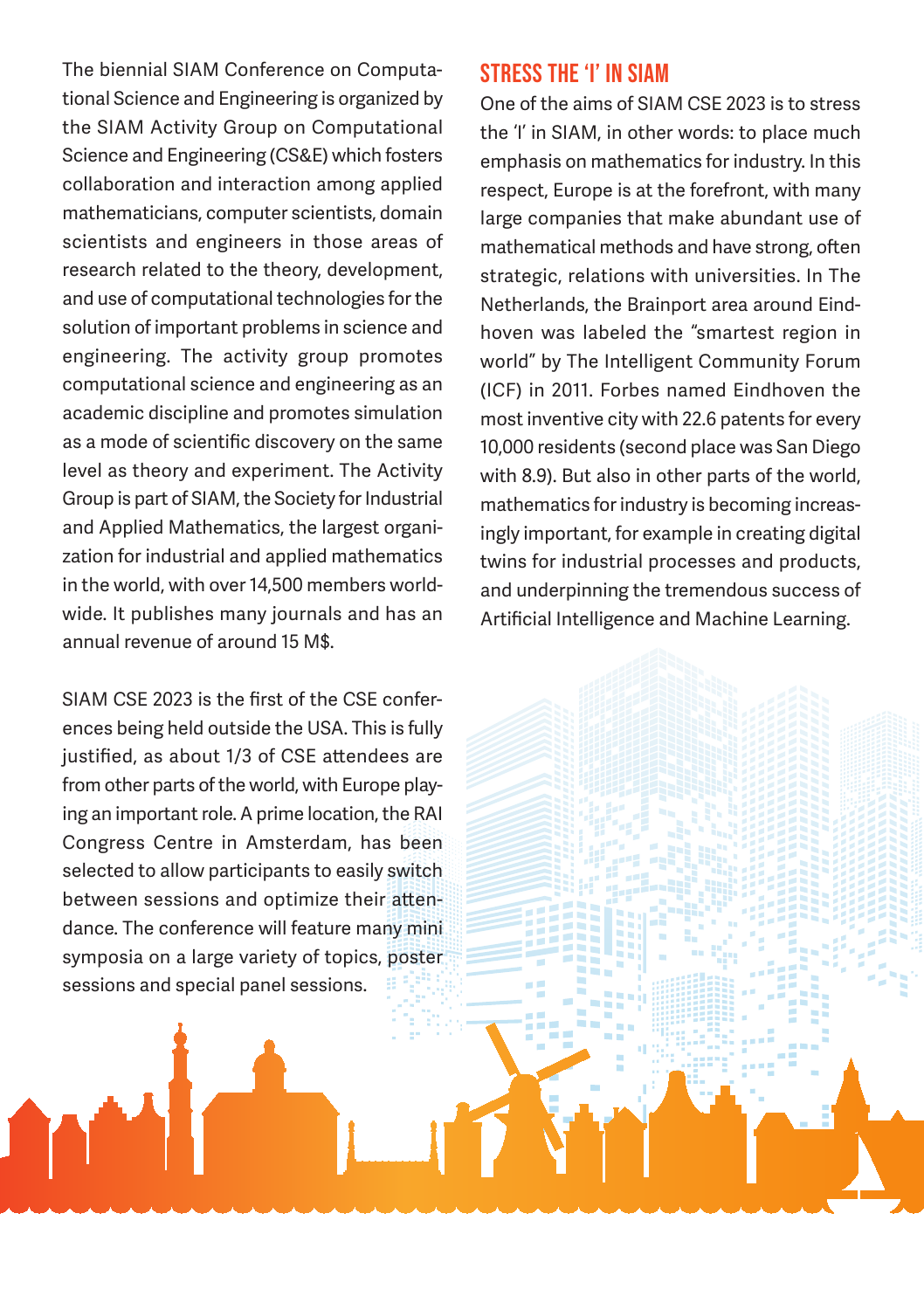# CONFERENCE SPONSORSHIP

SIAM and Eindhoven University of Technology invite you to show your support of the scientific community by being a sponsor for SIAM CSE 2023, to be held in Amsterdam (The Netherlands). Check one or more of the sponsorship opportunities listed below in which your organisation is interested and send this form to the email address listed, or contact us to discuss sponsorship options. All sponsorships must be paid in full 30 days prior to the conference date. All sponsors are acknowledged onsite, in the conference program, and on the conference website.

## PLATINUM €50,000

A Platinum Sponsor will enjoy a premier level of visibility at a SIAM Conference.

- $\blacksquare$  The opportunity to address the attendees during the Welcome Reception or Opening Remarks
- Up to four (4) complimentary conference registrations
- Prime placement of company logo on the SIAM conference webpage, event promotional materials, and onsite signage
- Verbal acknowledgement by the coorganizers at the Welcome Reception
- Two (2) social media posts acknowledging your company and sponsorship level
- $\blacksquare$  Two (2) acknowledgments in SIAM monthly enewsletter (audience of 40,000 people)
- One (1) email transmitted to the attendee list by SIAM on behalf of the sponsor
- Acknowledgment in the conference kickoff email and daily emails (when applicable) (Value: \$630)
- One (1) posting on the SIAM Job Board (Value: \$559 for 30-day posting)
- One (1) print advertisement in SIAM News newsjournal or digital ad in the SIAM member e-newsletter (Value: \$1,120 for a ¼ print color advertisement or \$540 top sidebar ad)

One (1) exhibit booth at the conference **Note: There is one (1) Platinum Sponsor per Conference, but co-hosting arrangements can be discussed.**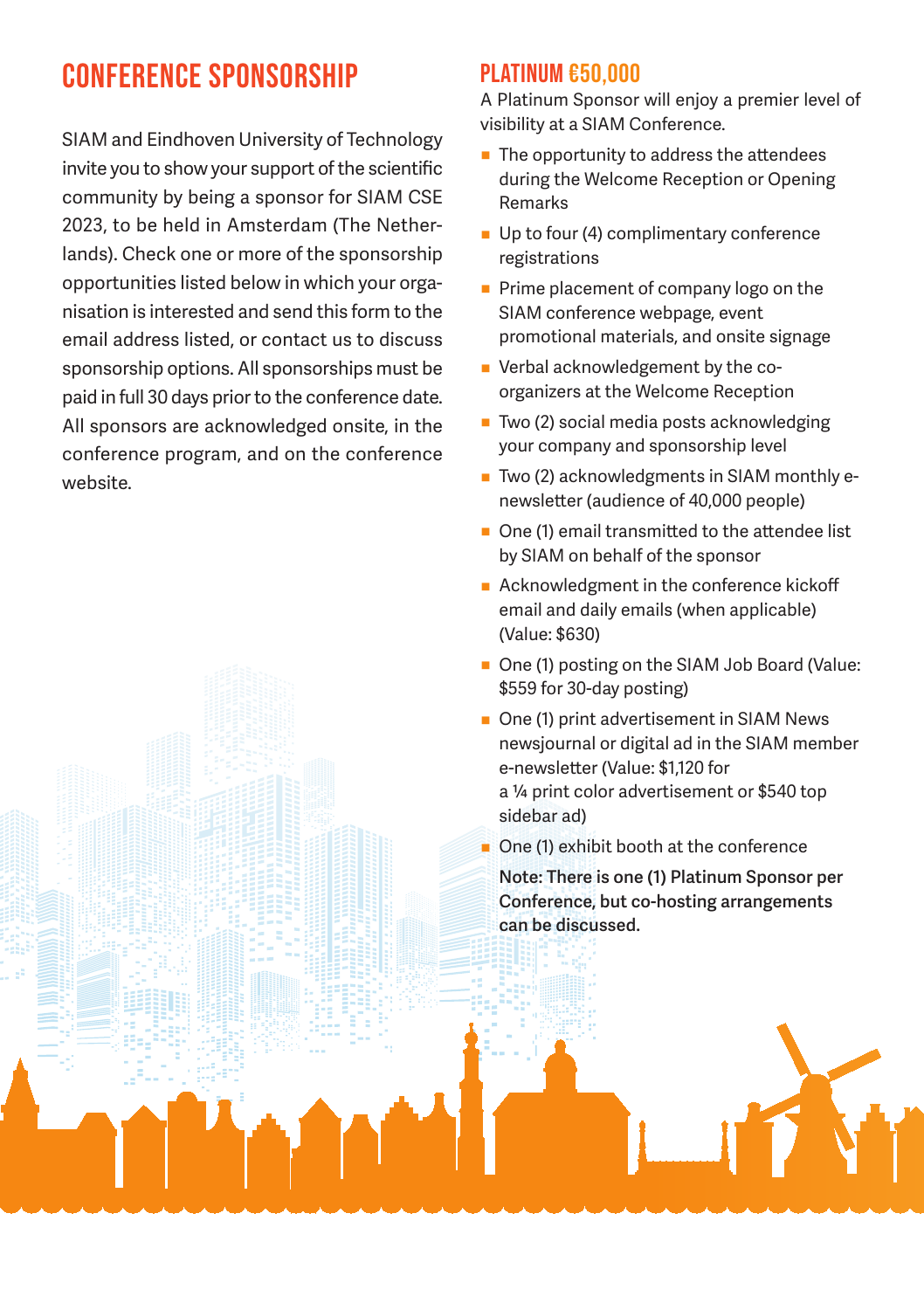### Gold Sponsor €25,000

- $\blacksquare$  The opportunity to address the attendees during Welcome Reception
- Up to three (3) complimentary conference registrations
- **Placement of company logo with recognition** as a Gold Sponsor on the SIAM conference webpage, event promotional materials, and onsite signage
- Verbal acknowledgement by the coorganizers at the Welcome Reception
- Two (2) social media posts acknowledging your company and sponsorship level
- One (1) acknowledgment in SIAM monthly enewsletter (audience of 40,000 people)
- One (1) exhibit booth at the conference

#### SILVER SPONSOR €10,000

- Up to two (2) complimentary conference registrations
- **Placement of company logo with recognition** as a Silver Sponsor on the SIAM conference webpage, event promotional materials, and onsite signage
- Verbal acknowledgement by the coorganizers at the Welcome Reception
- One (1) social media post acknowledging your company and sponsorship level

#### BRONZE SPONSOR €5,000

- One (1) complimentary conference registration
- Placement of company logo with recognition as a Bronze Sponsor on the SIAM conference webpage, event promotional materials, and onsite signage.
- Verbal acknowledgement by the coorganizers at the Welcome Reception

#### APP SPONSOR €7,000

- **Inclusion in conference kick off e-newsletter** to attendees
- Verbal acknowledgement by the conference co-organizers
- Acknowledgement on the conference website and onsite signage
- **Prominent banner ad in app**

# SPONSORED SESSION €2,500

- Inclusion in conference kick off e-newsletter to attendees
- Verbal acknowledgement by the conference co-organizers
- Acknowledgement by the session speaker
- Acknowledgement on the conference website and in the conference program

# **For sponsor opportunities contact: TU Eindhoven Conference Office at reservations@tue.nl**

#### **CONTACT**

Prof. Wil Schilders w.h.a.schilders@tue.nl +31651892525 www.siam.org/conferences/cm/conference/cse23